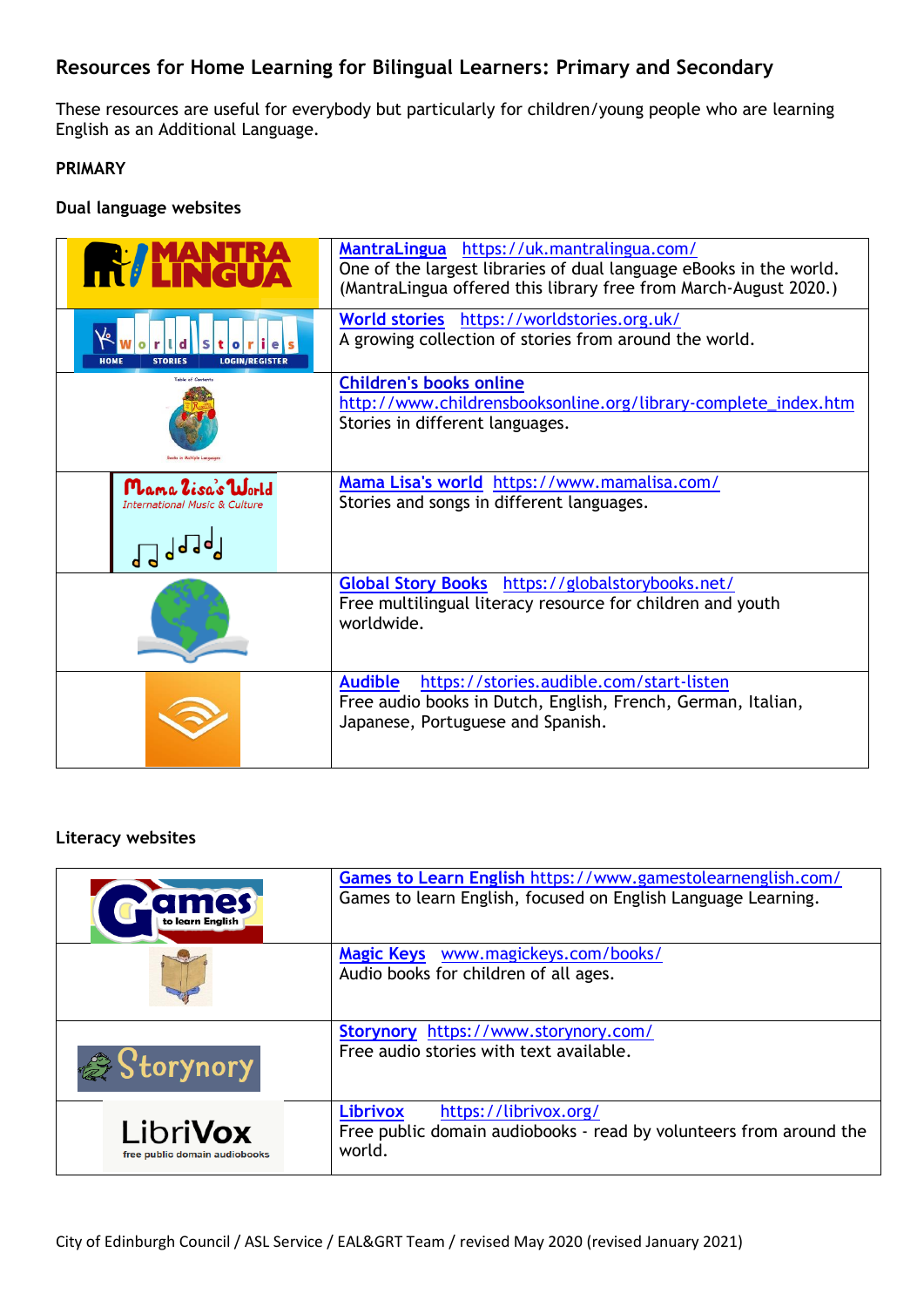| Your Kid's Book Library | Magic Blox https://magicblox.com/<br>A website with stories for ages in some different languages.                                                                                                                    |
|-------------------------|----------------------------------------------------------------------------------------------------------------------------------------------------------------------------------------------------------------------|
| Starfall.               | <b>Starfall</b><br>https://www.starfall.com/h/<br>Free resources to help learning to read. Uses pictures and audio to<br>support.                                                                                    |
| <b>READING</b>          | <b>Reading Bear</b><br>https://www.readingbear.org/<br>A fun learning-to-read experience, with context to support<br>understanding.                                                                                  |
|                         | BrainPOP ELL https://ell.brainpop.com/<br>Short, animated movies as well as games, quizzes, and interactive<br>features. It encompasses the four main language skills: listening,<br>speaking, reading, and writing. |

### **Other curricular areas - websites**

| <b>BBC</b><br><b>Bitesize</b>                                                                                                                                                      | <b>BBC Bitesize</b><br>https://www.bbc.co.uk/bitesize<br>A free online study support resource designed to help with learning,<br>revision and homework.                                                                                                                                                                           |
|------------------------------------------------------------------------------------------------------------------------------------------------------------------------------------|-----------------------------------------------------------------------------------------------------------------------------------------------------------------------------------------------------------------------------------------------------------------------------------------------------------------------------------|
| <b>Top</b> marks                                                                                                                                                                   | <b>Topmarks</b><br>https://www.topmarks.co.uk/<br>Learn online, through safe, fun and engaging games and activities.                                                                                                                                                                                                              |
|                                                                                                                                                                                    | <b>SCILT</b><br>https://scilt.org.uk/Parents/Homelearning/tabid/8402/Default.aspx<br>SCILT is the national centre for languages, with a range of materials and<br>resources to support language learning during school closures. (Includes<br>Arabic, French, Gaelic, German, Italian, Mandarin, Spanish and other<br>languages.) |
| ) BRITISH<br>) COUNCIL                                                                                                                                                             | Learn English https://learnenglishkids.britishcouncil.org/<br>Free online games, songs, stories and activities for children. For parents,<br>there are articles on supporting children in learning English and videos on<br>using English at home.                                                                                |
|                                                                                                                                                                                    | <b>CBeebies/Activities</b><br>https://www.bbc.co.uk/cbeebies/shows/lets-celebrate<br>See children prepare for different faith and cultural festivals. Watch clips<br>sing songs and find craft ideas.                                                                                                                             |
| Collaborative Learning<br>trington (OMPON NE DO)<br>Project<br>tweek. We develop an<br>Literacy<br>Citizenship<br>Geography<br>Science<br>Maths Languag<br>Literature<br>Technolog | <b>Collaborative Learning</b><br>http://www.collaborativelearning.org/activities.html<br>Accessible talk-for-learning activities for all ages in all curricular areas.                                                                                                                                                            |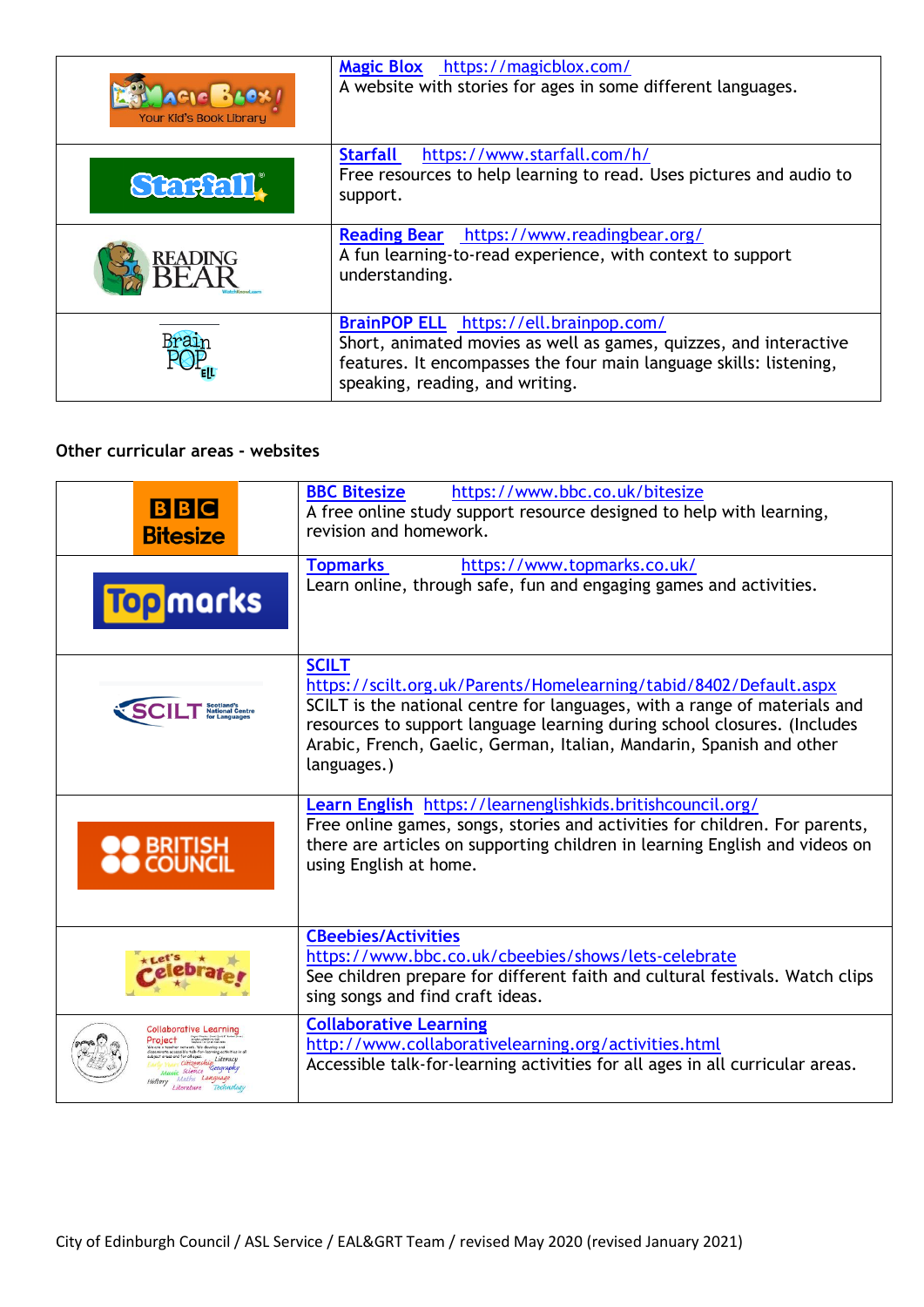# **iPad apps**

| Literacy                       | <b>Name</b>                                                               | Age group          | <b>Description</b>                                                                                       |
|--------------------------------|---------------------------------------------------------------------------|--------------------|----------------------------------------------------------------------------------------------------------|
| <b>Reading</b>                 |                                                                           |                    |                                                                                                          |
|                                | <b>ABC</b> magic phonics<br><b>Reading Magic</b><br><b>Spelling magic</b> | $P1-4$             | Teaches sounds of letters and helps to build words.<br>Teaches the reading and spelling of simple words. |
|                                | LearnEnglish<br><b>Grammar (UK</b><br>Edition)                            | All ages           | Improve your grammar skills. In multiple languages.                                                      |
| <b>Writing</b>                 |                                                                           |                    |                                                                                                          |
|                                | Letter Workbook<br><b>Home Edition</b>                                    | $P1-3$             | Teaches children how to form and write letters.                                                          |
|                                | Popplet                                                                   | Upper<br>primary + | (Lite Edition) A planning and mind-mapping app.<br>You can add saved pictures to your plan.              |
| Q                              | <b>Quizlet</b>                                                            | Upper<br>primary + | Good for key vocabulary, exam revision.                                                                  |
| <b>Listening &amp; Talking</b> |                                                                           |                    |                                                                                                          |
|                                | <b>Toontastic</b>                                                         | All ages           | Create film cartoons using a story arc. Easy to use.                                                     |
|                                | <b>Sock Puppet</b>                                                        | Primary            | Create animation with your voice, puppets and<br>backgrounds.                                            |
|                                | <b>Puppet Pals 2 app</b><br>download                                      | Primary            | Great for listening and talking activities.                                                              |
|                                | <b>Explain Everything</b>                                                 | All ages           | App that lets you make videos and presentations for<br>yourself and others to learn from.                |